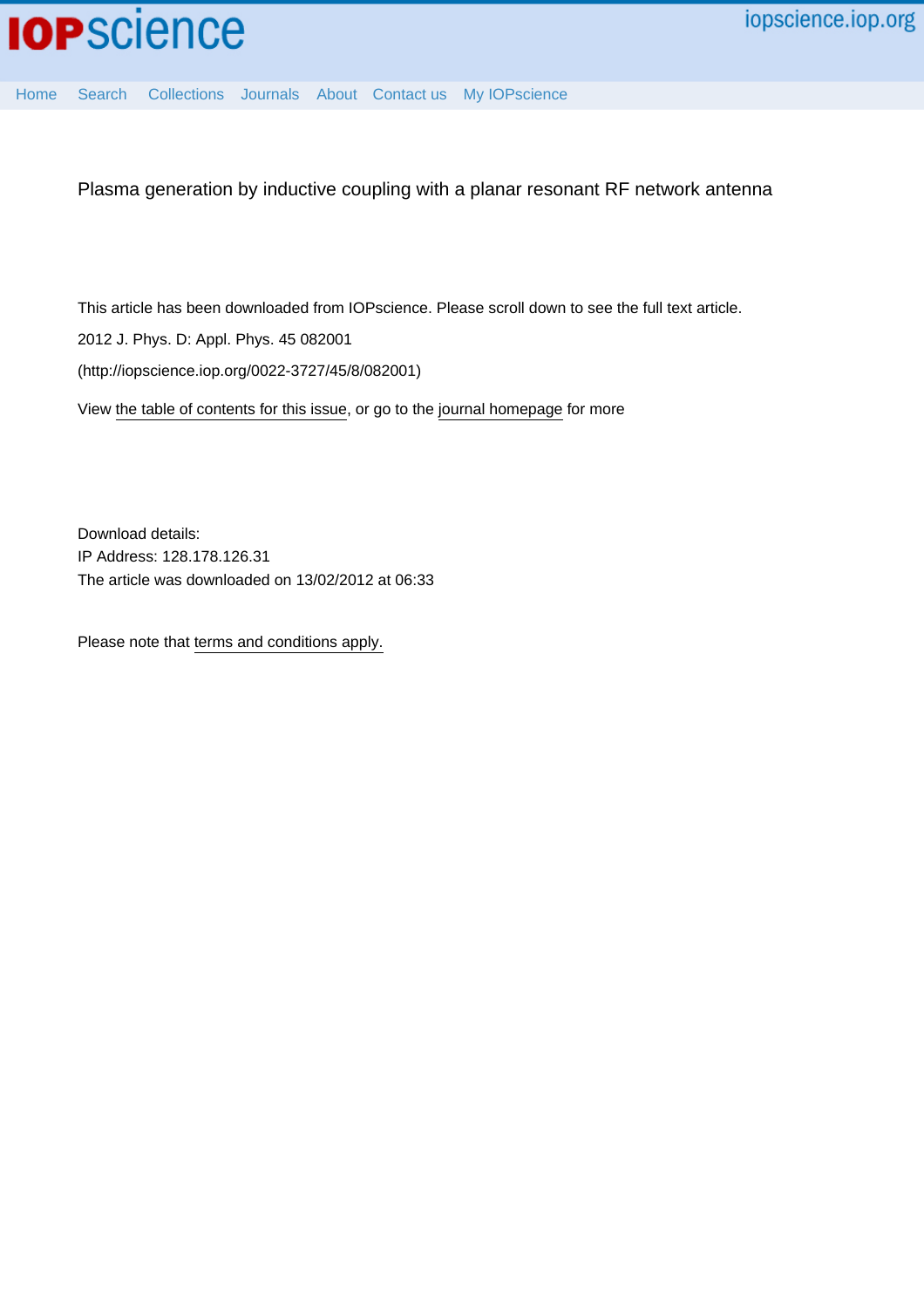J. Phys. D: Appl. Phys. **45** (2012) 082001 (5pp) [doi:10.1088/0022-3727/45/8/082001](http://dx.doi.org/10.1088/0022-3727/45/8/082001)

# **FAST TRACK COMMUNICATION**

# **Plasma generation by inductive coupling with a planar resonant RF network antenna**

## **S Lecoultre**<sup>1</sup>**, Ph Guittienne**<sup>2</sup>**, A A Howling**<sup>1</sup>**, P Fayet**<sup>3</sup> **and Ch Hollenstein**<sup>1</sup>

<sup>1</sup> Ecole Polytechnique Fédérale de Lausanne (EPFL), Centre de Recherches en Physique des Plasmas, CH-1015 Lausanne, Switzerland <sup>2</sup> Helyssen, Route de la Louche 31, CH-1092 Belmont-sur-Lausanne, Switzerland

<sup>3</sup> Tetra Pak (Suisse) SA, D&E, Advanced Film and Barrier Solutions, CP 32, CH-1680 Romont, Switzerland

E-mail: [guittienne@helyssen.com](mailto: guittienne@helyssen.com)

Received 7 December 2011, in final form 31 January 2012 Published 10 February 2012 Online at [stacks.iop.org/JPhysD/45/082001](http://stacks.iop.org/JPhysD/45/082001)

#### **Abstract**

A planar antenna operating at 13.56 MHz is presented for potential applications in plasma processing. It consists of interconnected elementary resonant meshes composed of inductive and capacitive elements. Due to its structure, the antenna exhibits a set of resonant modes associated with peaks of the real input impedance. Each mode is defined by its particular distribution of current and voltage oscillating at the frequency of the mode. A rectangular antenna of  $0.55 \text{ m} \times 0.20 \text{ m}$  has been built and first results obtained with argon plasmas are presented. Efficient plasma generation is shown by plasma densities above  $3 \times 10^{17}$  m<sup>-3</sup> at 2000 W with reasonable uniformity over the antenna area. The plasma couples inductively with the resonating currents flowing in the antenna above a threshold power of about 60 W. The real input impedance at antenna resonance avoids the problem of strong reactive currents and voltages in the matching box and RF power connections associated with conventional large-area plasma sources. Resonant RF networks have a strong potential interest for various designs of plasma sources.

(Some figures may appear in colour only in the online journal)

### **1. Introduction**

Plasma processes are widely used in domains such as semiconductors, packaging, solar cells and flat panel displays  $[1-3]$ . There is a constant need to improve plasma source performance, especially with regard to larger processed areas and higher process rates. The process rate increase relies essentially on the ability of the plasma sources to generate high electron densities and high dissociation rates of the precursors.

In one approach, parallel plate capacitively coupled reactors were successfully developed for large-area processes. Nowadays, they can deposit thin films on areas of about 2–  $3 \text{ m}^2$  with a uniformity of  $\pm 5\%$  [\[4\]](#page-5-0). A major drawback is the low plasma density of capacitively coupled discharges (typically  $10^{15}$ – $10^{16}$  electrons m<sup>-3</sup>) [\[5\]](#page-5-0). Deposition rates are limited because the high ion bombardment energy associated with high voltage sheaths can damage the growing film.

In another approach, the development of inductively coupled plasma (ICP) sources was motivated by the requirement of high densities (in the order of  $10^{18} \text{ m}^{-3}$ ) and dissociation rates [\[6\]](#page-5-0). The first inductive plasmas for relatively large-area processes were generated by spiral inductive couplers. Electrical problems arise, however, for diameters above 20–30 cm due to the high RF voltages required at the feeding of the inductor to sustain the high plasma density. The 'ladder antenna' was developed as an alternative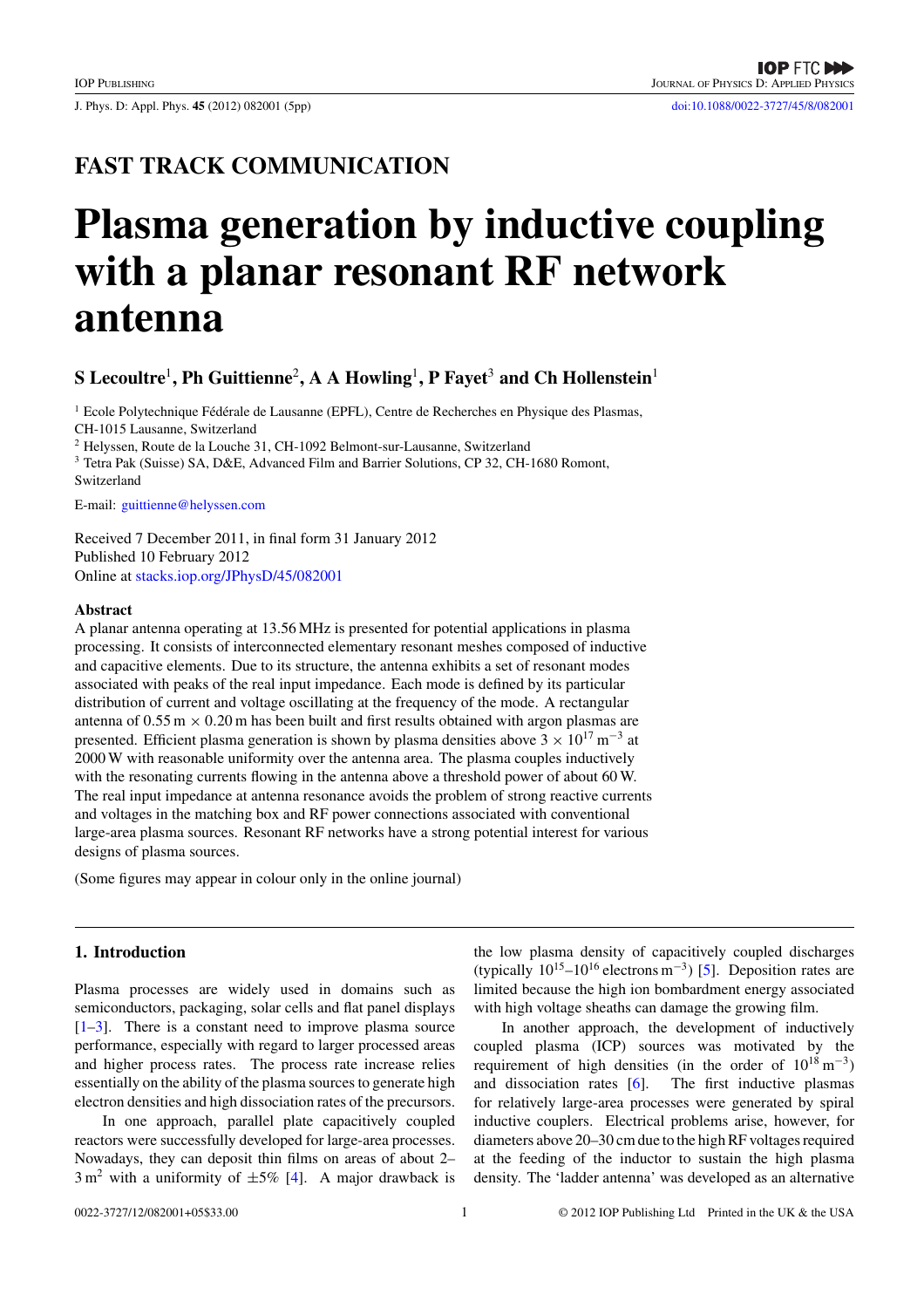<span id="page-2-0"></span>

**Figure 1.** Electrical schema of the planar RF antenna, showing the node numbers and the RF and ground connections. The parallel legs act as inductive elements.

configuration to increase the processed area; its structure of parallel inductive legs can reduce the reactive impedance. The generated plasmas show maximum electron densities of the order of  $10^{16}$  m<sup>-3</sup> at a power of about 350 W [\[7\]](#page-5-0).

In this paper, we present a planar, resonant network RF plasma source operating at 13.56 MHz, suitable for both largearea processing and high electron density. It can be designed in principle up to large sizes by adding in series inductive copper legs linked together by capacitors, in contrast to sources [\[8\]](#page-5-0) where the capacitance is coupled towards the plasma and not in series with the bar inductances. The resulting structure consists of a resonant circuit with modes of excitation characterized by high Q-factors. When the antenna is excited at such a mode frequency, it gives rise to a well-defined distribution of intense RF currents in its parallel legs. A semi-industrial plasma source has been built and tested up to 2 kW. The results demonstrate that it produces a dense and uniform argon plasma by inductive coupling with the resonating currents.

#### **2. Principles of the planar resonant RF network antenna**

This section briefly describes the principles of the resonant planar antenna [\[9\]](#page-5-0). Its structure is similar to the cylindrical antenna previously described [\[10,](#page-5-0) [11\]](#page-5-0), but it has been unwrapped to form an open and planar structure as shown in figure 1. The *N* parallel legs of the antenna are made of copper tubes which can be taken to act essentially as inductive elements of inductance *L*. High Q capacitors of capacitance *C* link the legs together and present also a small inductance *M* formed by the metallic leads.

Considering the ideal non-dissipative case, the impedances are purely reactive. Solving Kirchhoff's equations over the antenna with the open boundary conditions of the planar structure gives *N* − 1 resonant modes *m* that arise from the network of *L* and *C* components. Each mode is characterized by a resonance frequency  $\omega_m$  and by specific current distributions  $I_n$ in the legs and voltage distributions  $V_{A_n}$  and  $V_{B_n}$  at the nodes

 $A_n$  and  $B_n$ , respectively. For the antenna equivalent circuit represented in figure 1, the resonance frequencies are given by [\[10\]](#page-5-0)

$$
\omega_m = \frac{1}{\sqrt{C(M + 2L\sin^2(\frac{m\pi}{2N}))}}, \quad \text{with} \quad m \in [1, N - 1].
$$
\n(1)

In practice, the resonance frequencies are influenced by mutual inductances between the antenna elements which are not shown in figure 1; they can be accounted for by a matrix approach  $[10]$ . When the antenna is excited at one of its resonance frequencies by an excitation potential  $V_0 \cos(\omega_m t)$ applied to any pair of nodes  $A_{N_f}$  and  $A_{N_g}$ , the normal mode expressions for the leg currents and node voltages are, respectively, given by

$$
I_n = \frac{2V_0}{DL\omega_m} \cdot \cos(k_m(2n-1))\sin(\omega t)
$$
  
\n
$$
V_{A_n} = -V_{B_n} = \frac{V_0}{D}(\cos(k_m(2n-1)) - \cos(k_m(2N_g-1)))\cos(\omega t)
$$
\n(2)

where  $k_m = m\pi/2N$  and  $D = \cos(k_m(2N_f - 1))$  –  $\cos(k_m(2N_g - 1)).$ 

The currents and voltages all oscillate sinusoidally in phase, with wavelength inversely proportional to the mode number *m*. In contrast to the resonance frequency values, the distribution of currents and voltages in equation (2) are almost unaffected by the mutual inductances [\[10\]](#page-5-0). The general concept of a resonant RF network opens up a rich field of investigation into diverse types of plasma sources. This paper presents one specific example as a proof of principle for large-area plasma processing. Further possibilities can be envisaged such as multi-modal operation, multiple excitation frequencies, travelling current wave distributions, for example.

#### **3. Experimental arrangement of a planar resonant RF network antenna**

An experimental antenna has been built and tested with argon as working gas up to 2 kW for potential applications in plasma processing. As depicted in figure 1, the antenna consists of 23 copper tubes, length  $L_b = 0.2$  m, assembled in parallel over a total length  $L_a = 0.55$  m.

The antenna is designed to operate at a fixed RF frequency of 13.56 MHz which is allocated for industrial applications. The influence of mode number on uniformity and density remains to be determined; in this work, mode  $m = 6$  was used for a detailed study of the antenna performance because it generates higher RF currents in the legs compared to lower modes for the same RF power, and the measured plasma uniformity was adequate. In order to match the frequency of this particular resonant mode with 13.56 MHz, high RF power capacitor assemblies with equivalent capacitance values of  $C = 2600$  pF were soldered to the copper legs by silver leads whose inductance is measured to be  $M = 6$  nH. The inductance of each copper leg is  $0.156 \mu$ H. The antenna is fed by the RF power supply through the central leg *A*<sup>12</sup> and is connected to ground at points  $B_4$ ,  $A_8$ ,  $A_{16}$  and  $B_{20}$  (see figure 1).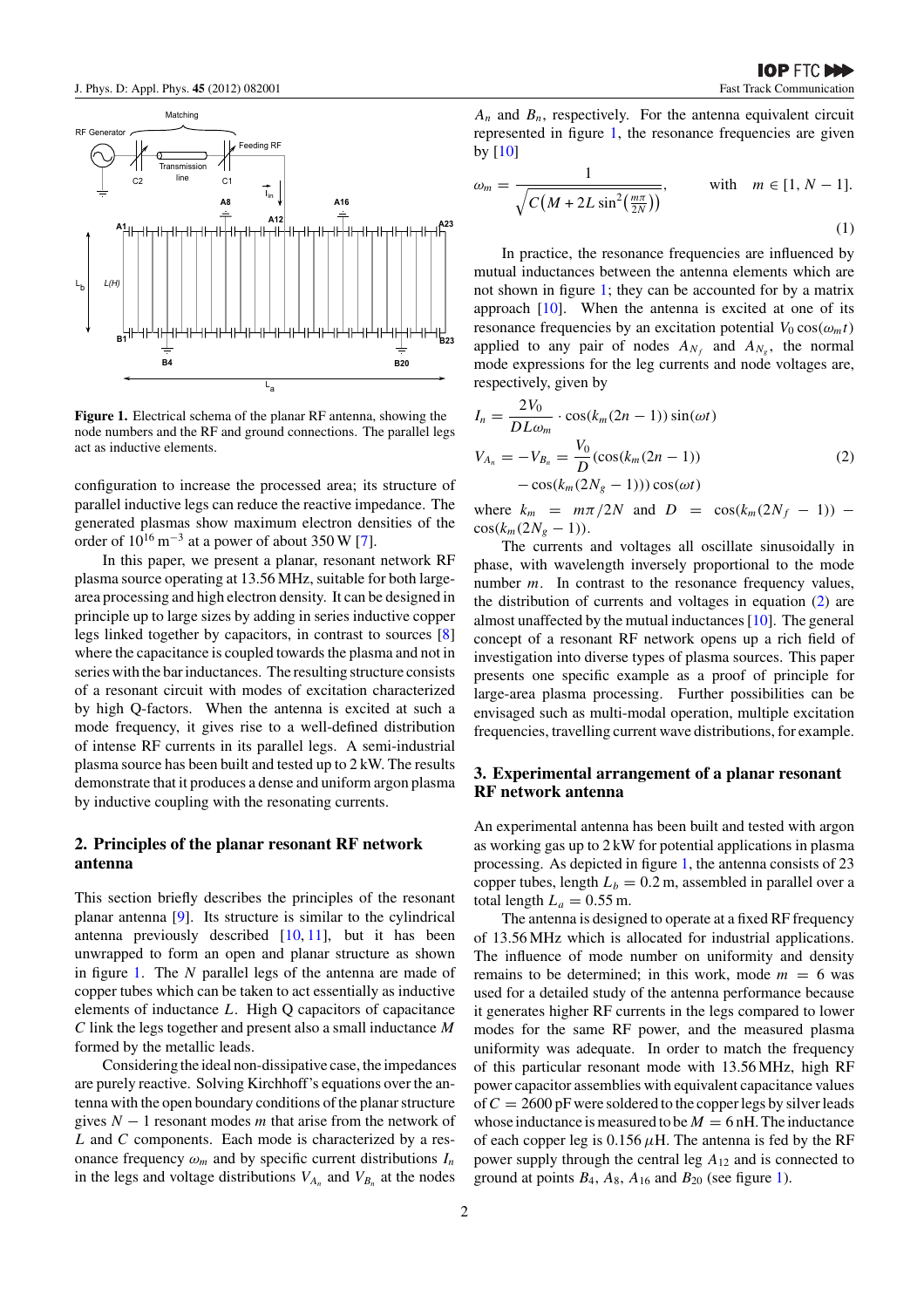$(a)$ 

 $m=6$ 

 $14$ 

250

200

150

100

50

 $\overline{0}$ 

 $1.5F$ 

 $1.0$ 

 $0.5$ 

 $0.0$ 

 $-0.5$ 

 $-1.0$ 

 $1.4$ 

 $1.2$ 

 $1.0$  $0.8$  $0.6$  $0.4$  $0.2$  $0.0$ 

**Vormalized Voltages** 

**Normalized Currents** 

6

8

 $(b)$ 

5

 $(c)$ 

5

 $10$ 

 $12$ 

 $10$ 

Leg Number

15

15

20

20

Calculated Voltages A

Calculated Voltages B,

Measured Voltages A<sub>n</sub>

Measured Voltages B.

 $\mathsf{Re}(Z_{\text{in}})$  ( $\Omega$ 

<span id="page-3-0"></span>

In the presence of plasma, the Q-factor of the resonance modes decreases due to dissipation, and the real impedance value is divided by an estimated factor 5 under strong plasma coupling. The input impedance of the plasma-coupled RF antenna is therefore real and typically in the range 20 to  $100 \Omega$  for this frequency and connection configuration, which is convenient for RF matching to a generator with 50  $\Omega$  output impedance. In this experiment, the RF power generator is connected to a matching network which consists of a 1 m long coaxial cable in series between two adjustable vacuum capacitors (C1 and C2 in figure [1\)](#page-2-0). The imaginary part of the input antenna impedance  $Z_{\text{in}}$  is brought to zero by tuning capacitor C2 alone and the real part is brought to  $50 \Omega$  by capacitor C1 and the transmission line.

The antenna dimensions can be adapted to larger area processes since the normal mode properties of sinusoidal inphase currents and voltages with the distributions given by equation [\(2\)](#page-2-0) do not depend on size. Furthermore, the antenna input impedance is real at a mode frequency, independent of size, and its value can be chosen by design parameters such as the connection configuration. This real input impedance is a key advantage compared with conventional large-area plasma sources because it avoids the problem of strong reactive currents and voltages in the matching box and RF power connections. The antenna legs can be up to metres long before standing wave non-uniformity becomes significant whereupon modifications to the antenna configuration can be made to compensate for this.

In order to characterize the antenna experimentally, the distribution of currents in the legs (using a B-dot probe) and the voltage distributions at the nodes  $A_n$  and  $B_n$  were measured. It can be seen in figures  $2(b)$  and  $(c)$  that the correspondence between the measurements and the calculated distributions (equation  $(2)$ ) for the antenna excited in the mode  $m = 6$ is excellent. Small discrepancies are observed in the first and last third parts of the antenna; these slight differences are attributed to the mutual inductances between the legs that are not taken into account in the calculations. As expected from the expressions in equation [\(2\)](#page-2-0) the current distribution is characterized by three wavelengths over the antenna length, symmetric about the central leg.

A linear array of 15 equally spaced single Langmuir probes arranged parallel to the antenna legs was built to

**Figure 2.** (*a*) Measured resonance spectrum of the 23-leg planar RF antenna without plasma; (*b*) calculated (red) and measured (black) current amplitudes in the legs of the planar RF antenna for the mode  $m = 6$ . (*c*) Calculated (red and blue dashed lines) and measured (green and black lines) voltage amplitudes at the nodes  $A_n$  and  $B_n$ for the mode  $m = 6$ .

 $10$ 

Leg Number

The resonance spectrum of the antenna without plasma measured by a network analyser is shown in figure 2(*a*). The resonance frequencies calculated using equation [\(1\)](#page-2-0) are only approximate (for example, the  $m = 6$  mode calculated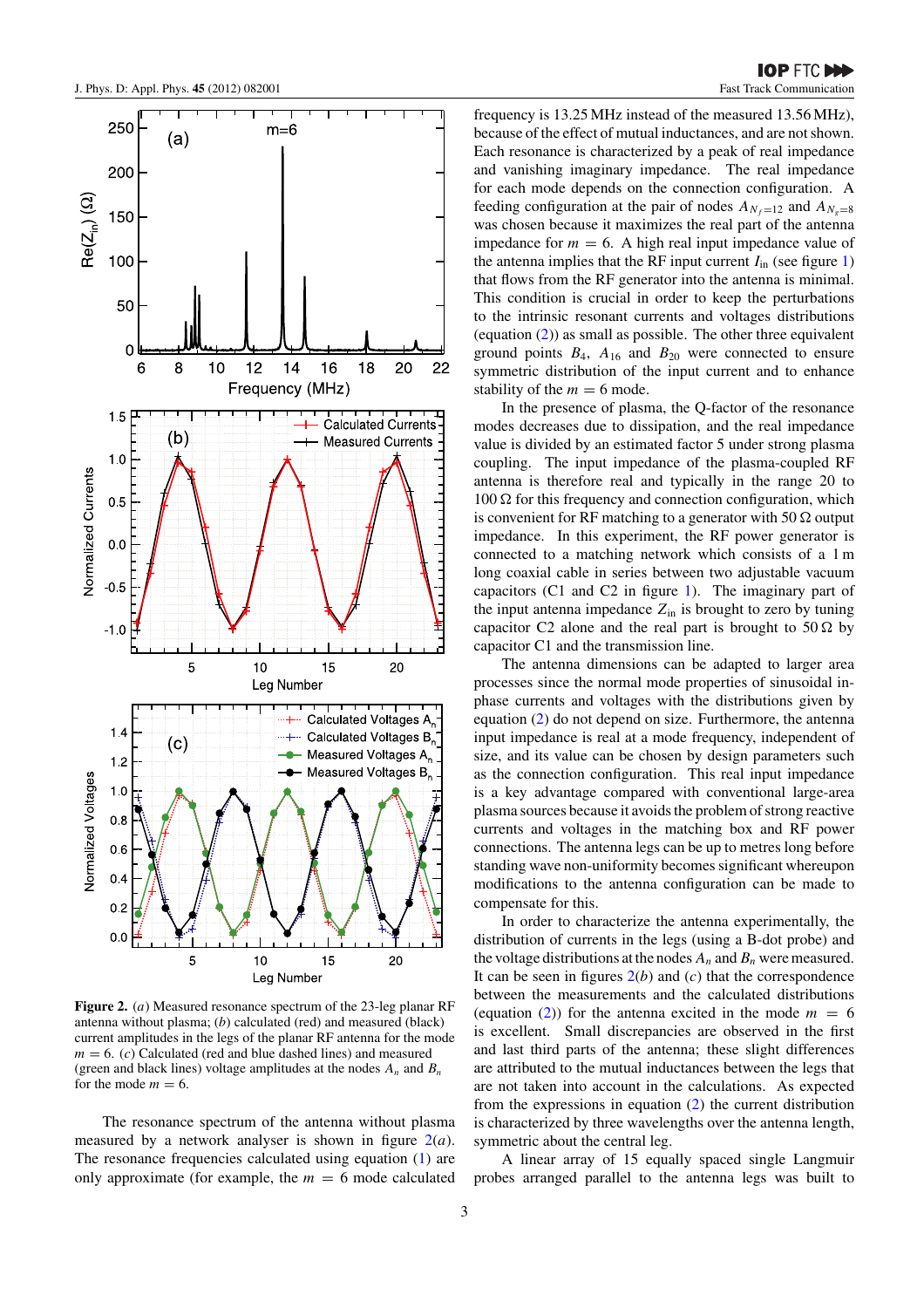

**Figure 3.** (*a*) Normalized ion density contour profile obtained with Langmuir probes at 4 cm above the antenna for 1000 W RF input power. The contour lines show intervals of 10%. (*b*) Ion density profiles (normalized) along the RF antenna length for 100, 200 and 1000 W. The argon pressure is  $0.7 \times 10^{-2}$  mbar and the flux is 10 sccm. The vertical lines indicate the positions of the legs with maximal currents, nos. 4, 8, 12, 16 and 20, as in figure [2\(](#page-3-0)*b*). (*c*) Ion density profiles at pressures of  $0.9 \times 10^{-2}$ ,  $1.4 \times 10^{-2}$  $2.0 \times 10^{-2}$  mbar at 175 W in argon.

measure the plasma density profile. The pins are made of steel wires 0.4 mm diameter and 4 mm long. Moving the biased probes through the plasma along the antenna length gives the topography of the ion saturation current which is proportional to the ion and electron density of the argon plasma.

#### **4. Results**

For an antenna operating in the mode  $m = 6$  at 13.56 MHz, argon plasmas were ignited and sustained with RF power as low as 10 W at pressures between  $10^{-3}$  and  $10^{-1}$  mbar.

Figure  $3(a)$  shows the contour lines of ion density measured for an argon plasma at 1000 W along a plane in the



**Figure 4.** Maximum electron density measured by a 33 GHz interferometer in the argon plasma for RF power increasing from 30 W to 2000 W. The pressure is 10−<sup>2</sup> mbar and the flux is 30 sccm. The inset shows the transition from capacitive to inductive coupling occurring at around 60 W.

middle of the 8 cm gap between the antenna and an electrically floating metal substrate. The uniformity is  $\pm 10\%$  over more than 75% of the antenna area.

The ion density along the antenna axis is shown in figure  $3(b)$ . The maxima of the spatial periodic variations of the plasma density, as indicated by the vertical lines, correspond closely to the maxima in the current distribution of the antenna legs in figure [2\(](#page-2-0)*b*), especially at high power. Although the antenna is inductively coupled to the plasma, the image of the antenna current distribution is not very marked in the plasma density at  $1000 \text{ W}$  in figures  $3(a)$  and (*b*). This is related to the low working gas pressure which favors diffusion of the plasma species in the plasma volume. The source image is more strongly visible at higher pressures in figure  $3(c)$  where the electron diffusivity is lower; this would also be expected in electronegative gas plasmas due to electron attachment.

Overall, the profiles in figure 3(*b*) broaden with increasing power from 100 to 1000 W. The plasma becomes more uniform with increasing power, possibly because the skin effect begins to limit the inductive coupling efficiency in the centre at high power, whereas the inductive power deposition continues to rise with plasma density [\[12\]](#page-5-0) near the edges.

The transition from the capacitive mode into the inductive mode was characterized by slowly increasing the RF power and measuring the average electron density along the antenna width using a 33 GHz microwave interferometer. Figure 4 shows the electron density rising above  $3 \times 10^{17}$  m<sup>-3</sup> at 2000 W, while the inset in Figure 4 shows this evolution between 20 and 200 W. A clear step by more than one order of magnitude in electron density is observed around 60 W for an argon pressure of 10−<sup>2</sup> mbar. Increasing the argon pressure reduces the power at which this transition occurs. In the inductive mode, the electron density increases monotonically with power and, since no saturation was observed, even higher electron densities should be obtained above 2 kW.